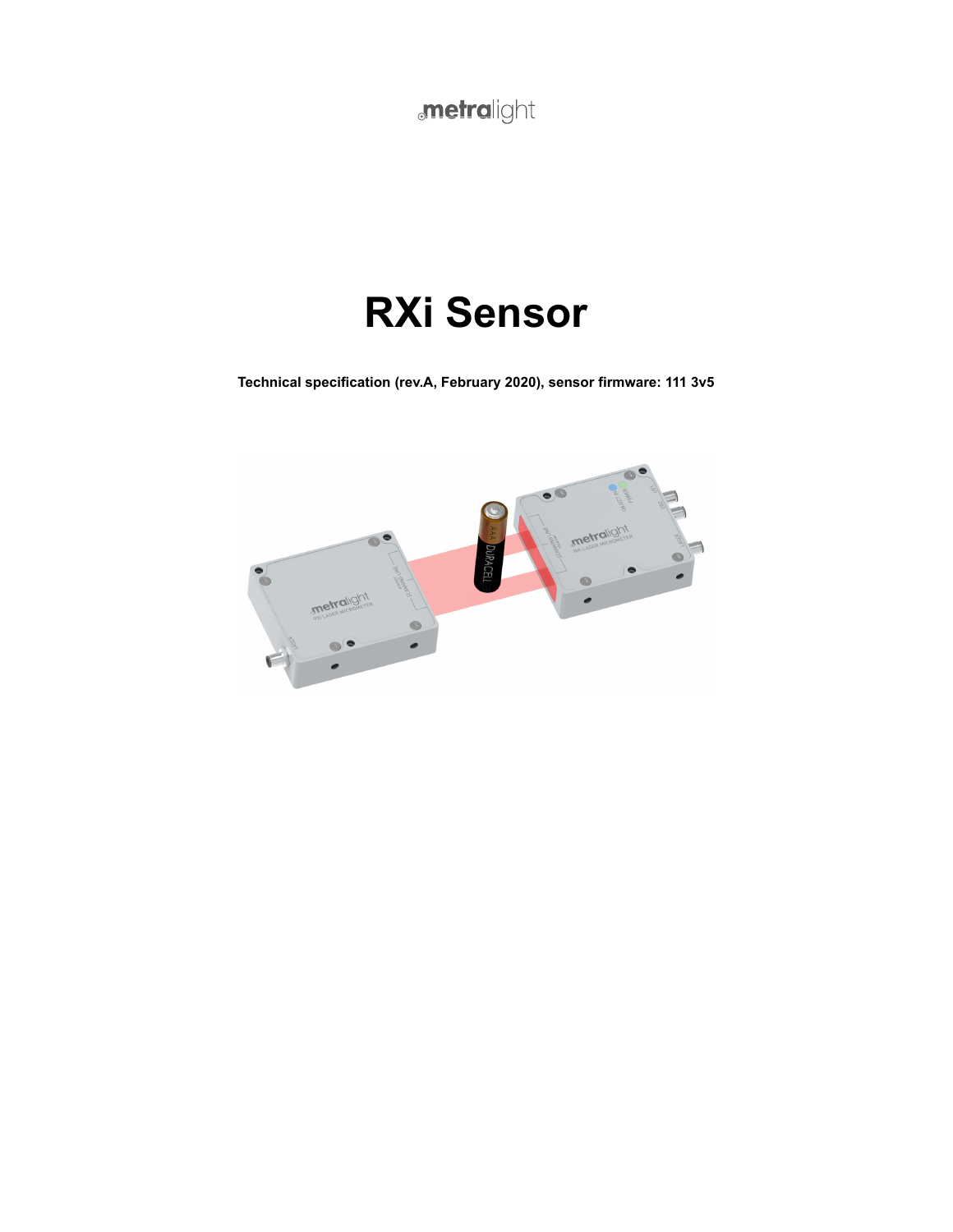## **Table of contents**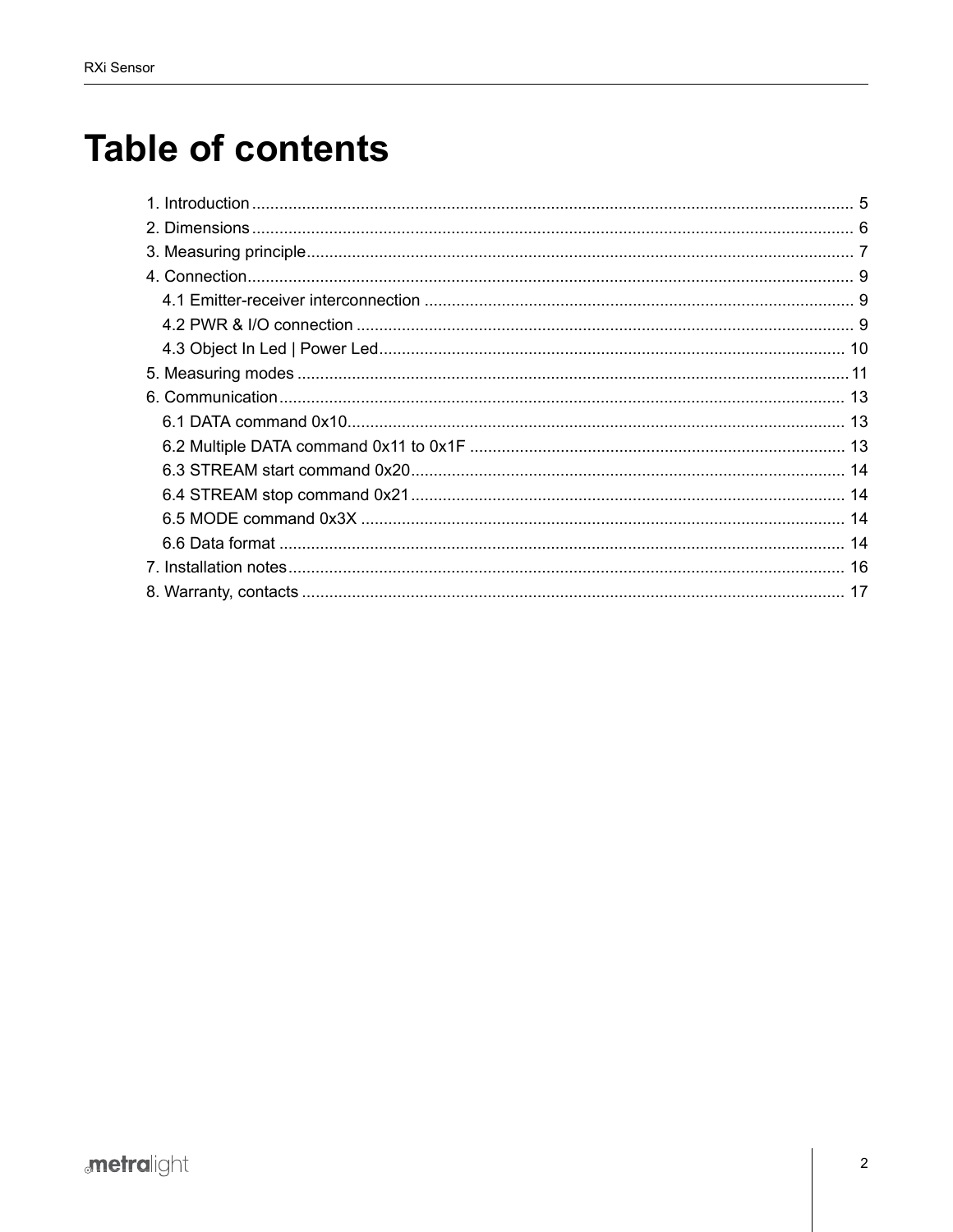# **List of figures**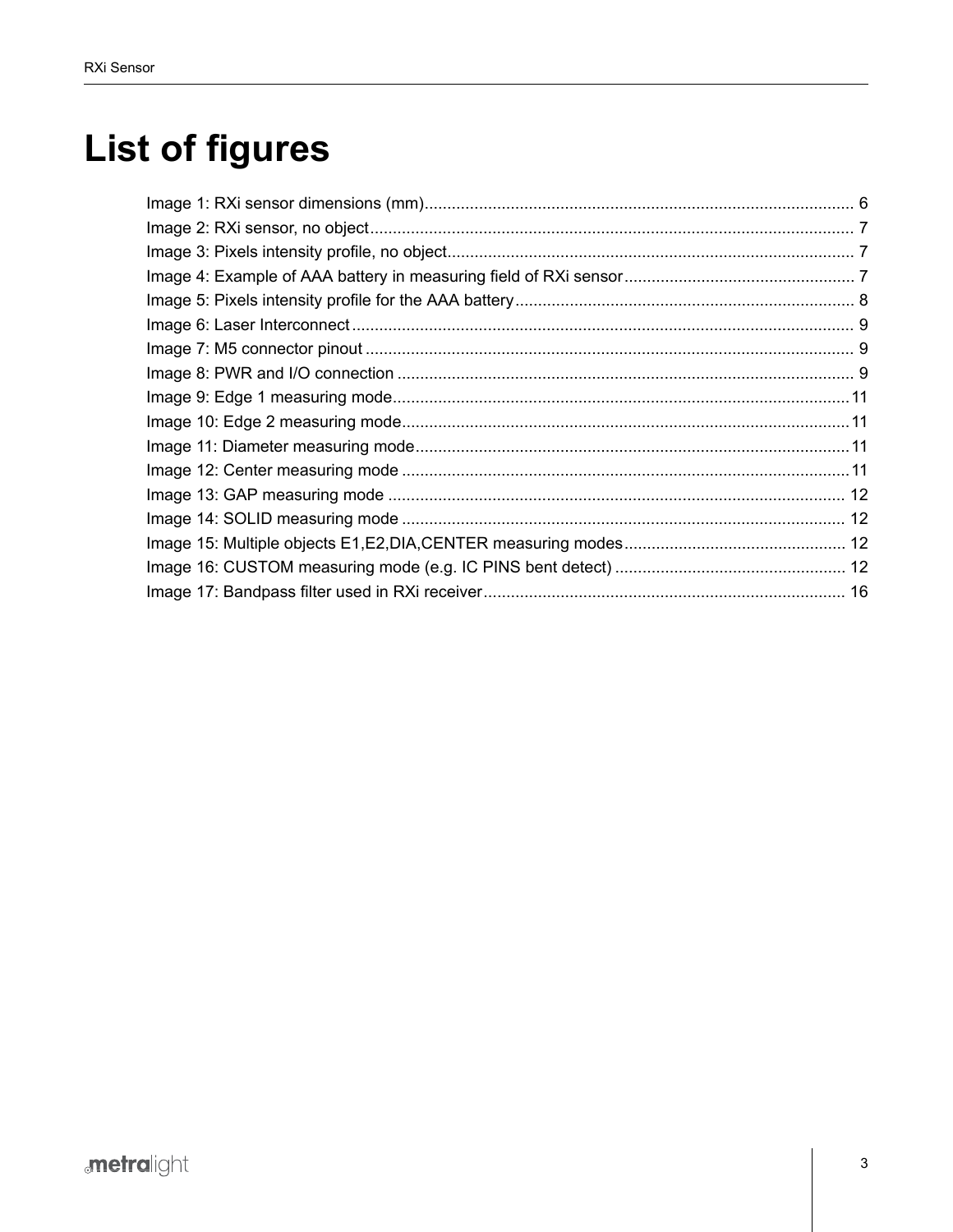## **List of tables**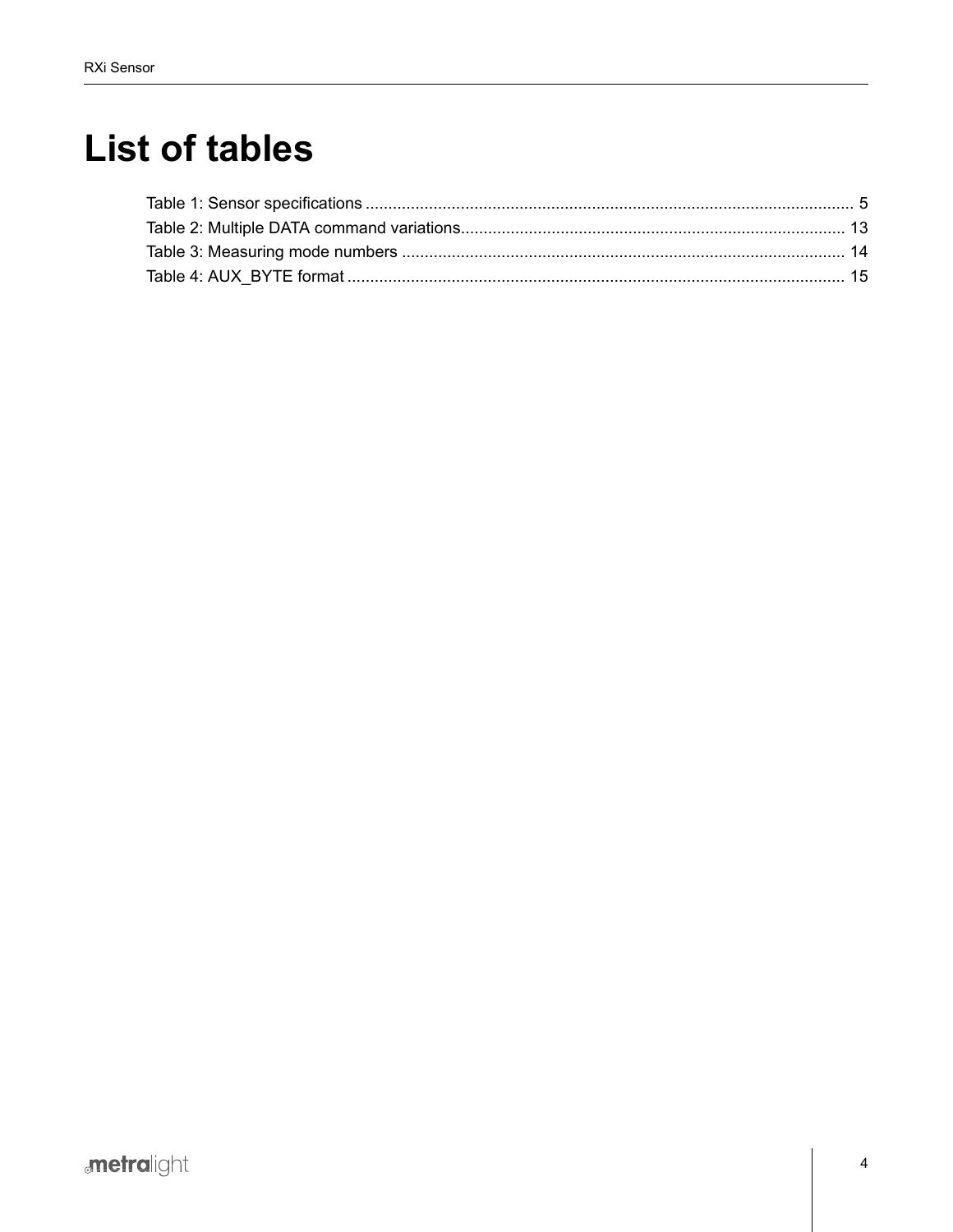# <span id="page-4-0"></span>**1. Introduction**

The RXi sensor is smallest high accuracy laser micrometer intended for industrial applications. It provides serial (RS232) or analog interface. Custom options (special measuring modes, vibration) are available upon request.

<span id="page-4-1"></span>

| RXi sensor specification  |                                                                              |  |
|---------------------------|------------------------------------------------------------------------------|--|
| Detection method          | Laser through-beam with CMOS element                                         |  |
| Light source              | 670nm Class I Laser diode                                                    |  |
| Output                    | Serial (RS232) or Analog Voltage                                             |  |
| Measurement Range         | 140 µm to 28 mm                                                              |  |
| Resolution                | $0.4375 \,\mathrm{\upmu m}$                                                  |  |
| Response Time             | $0.391$ ms                                                                   |  |
| Non-Linearity             | 0.1% of full range                                                           |  |
| Power                     | 12 to 24 VDC / 80mA                                                          |  |
| Connections               | 2x M5 (4pin) connector (Bulgin: PXMBNI05FPM04AFL001, PXPTPU05RAF04ACL010PUR) |  |
| <b>Overall Dimensions</b> | emitter: 58x50x15mm, receiver:54x50x15mm                                     |  |
| Weight                    | 200 <sub>g</sub>                                                             |  |

*Table 1: Sensor specifications*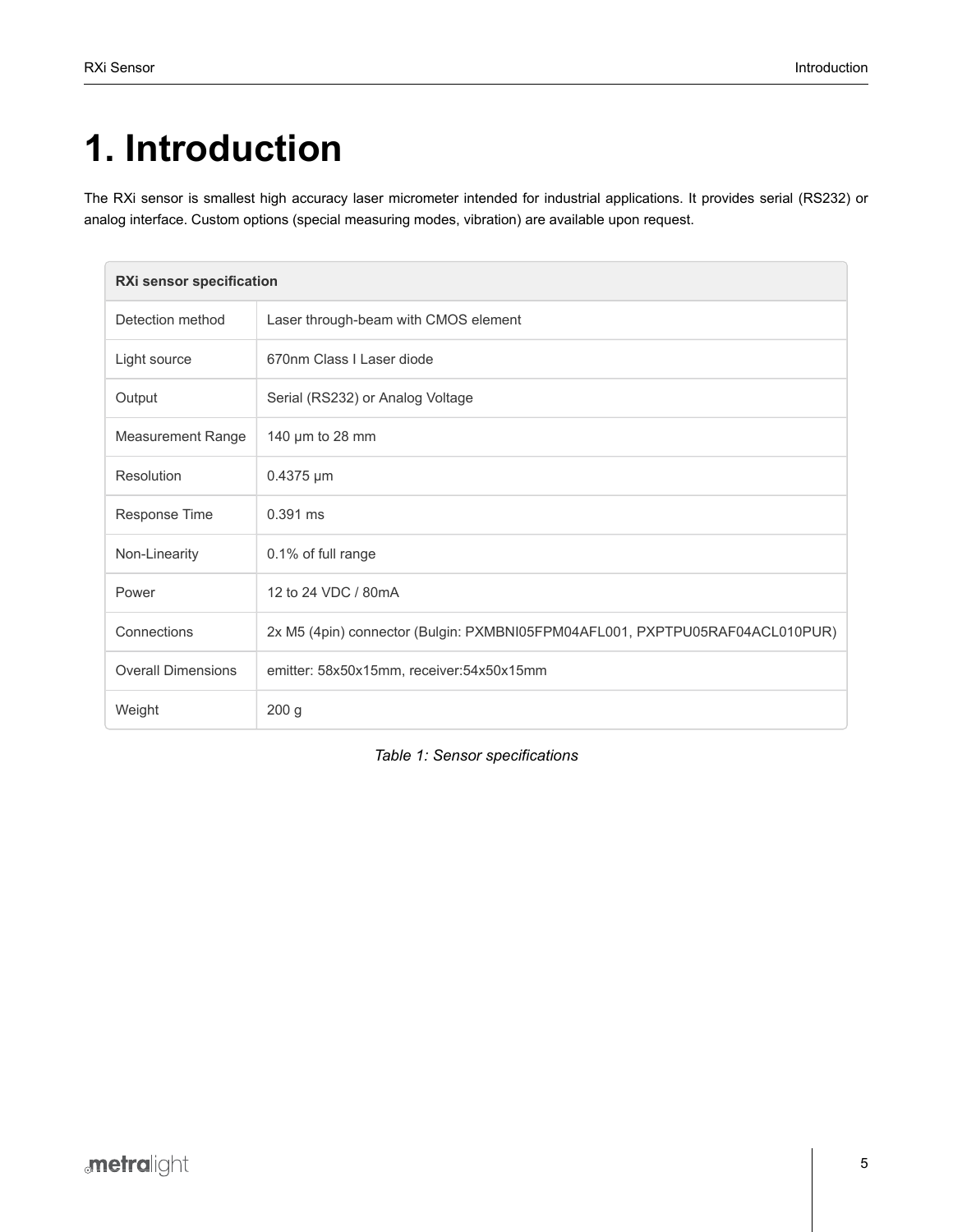## <span id="page-5-1"></span><span id="page-5-0"></span>**2. Dimensions**



*Image 1: RXi sensor dimensions (mm)*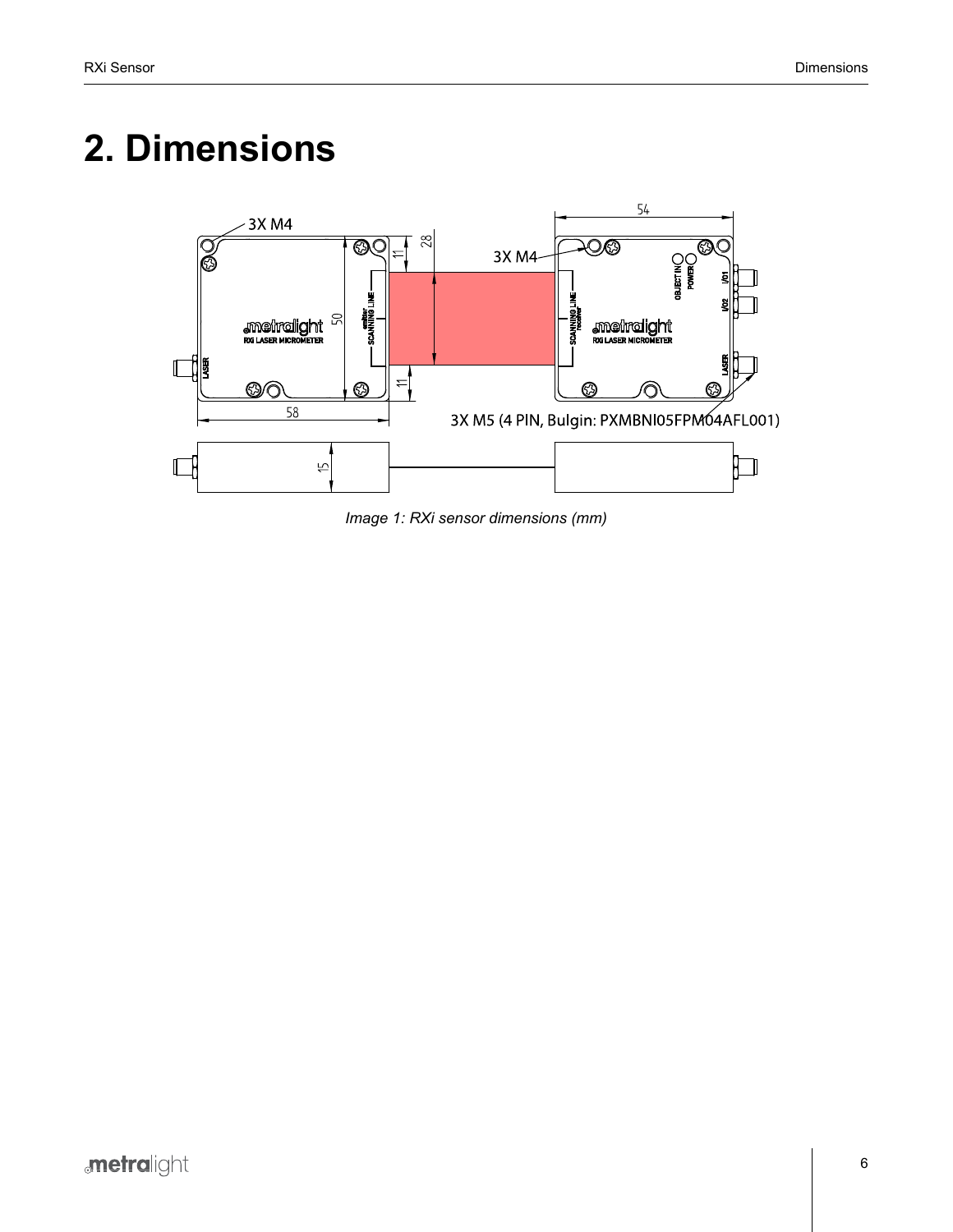# <span id="page-6-1"></span><span id="page-6-0"></span>**3. Measuring principle**



*Image 2: RXi sensor, no object*

<span id="page-6-2"></span>

*Image 3: Pixels intensity profile, no object*

<span id="page-6-3"></span>

*Image 4: Example of AAA battery in measuring field of RXi sensor*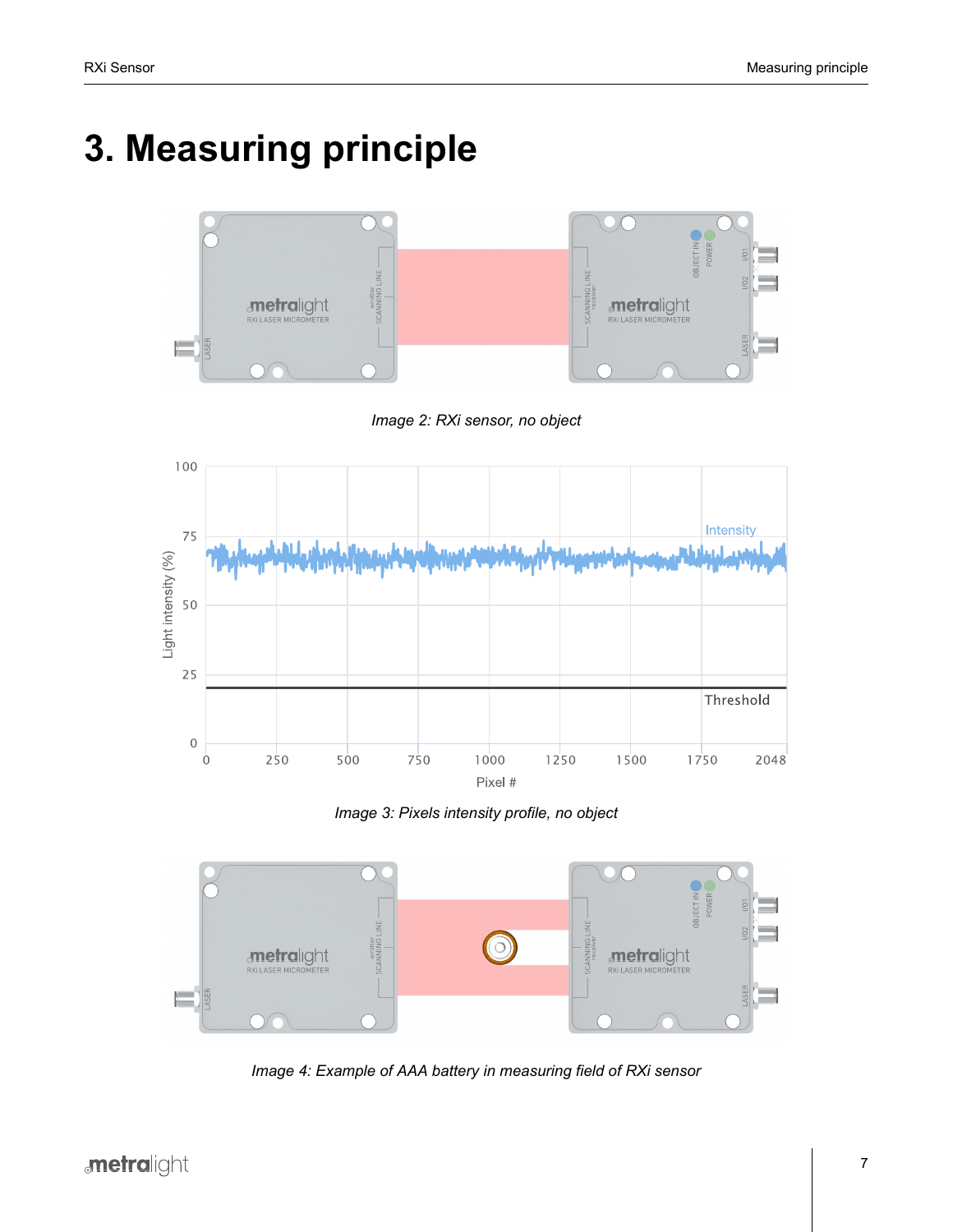<span id="page-7-0"></span>

*Image 5: Pixels intensity profile for the AAA battery*

Object inserted in parallel light beam between emitter and receiver, creates shadow on the image sensor. Processing of lightdark edges determines position or size of an object. Examples above illustrates change of pixels light intesity on the image sensor when AAA battery is inserted.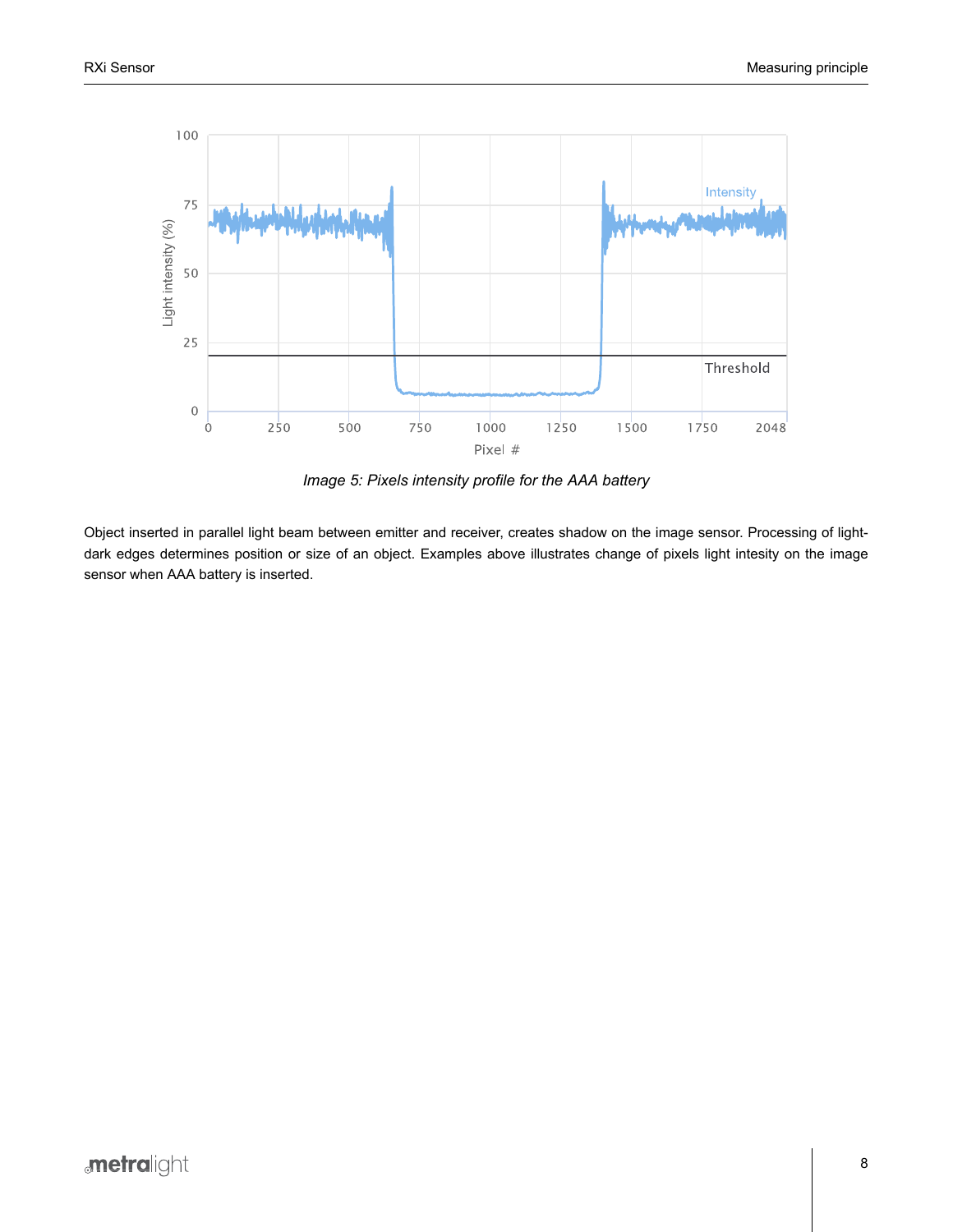# <span id="page-8-0"></span>**4. Connection**

#### <span id="page-8-1"></span>**4.1 Emitter-receiver interconnection**

<span id="page-8-3"></span>Cable (BULGIN PXPTPU05RAF04ACL010PUR) with M5 right angle connectors is used to connect emitter and receiver (marked as LASER on sensor housing).



*Image 6: Laser Interconnect*

### <span id="page-8-2"></span>**4.2 PWR & I/O connection**

<span id="page-8-4"></span>Two I/O M5 connectors (I/O1 and I/O2) with identical pinout are used to connect power and RS232 (TXD,RXD) signals. Recommended cable: Bulgin (PXPPVC05FBF04ACL010PVC or PXPPVC05RAF04ACL010PVC).



*Image 7: M5 connector pinout*

<span id="page-8-5"></span>

*Image 8: PWR and I/O connection*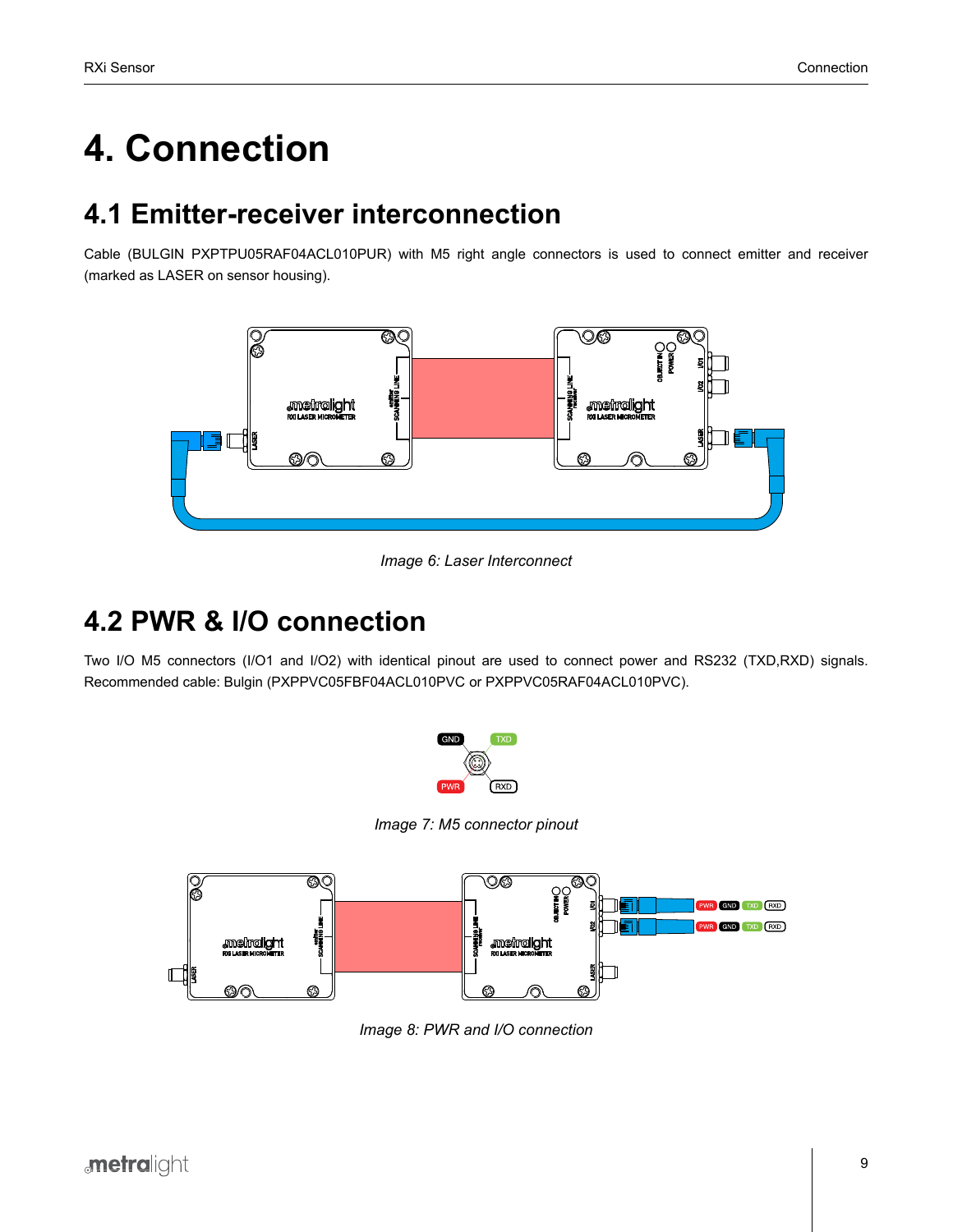RS232 settings:

| Baud rate         | 115200 b/s |  |
|-------------------|------------|--|
| Data bits         | 8          |  |
| Parity            | None       |  |
| Flow control None |            |  |

## <span id="page-9-0"></span>**4.3 Object In Led | Power Led**

- Green LED indicates sensor power
- Blue LED indicates presence of an object in sensor measuring range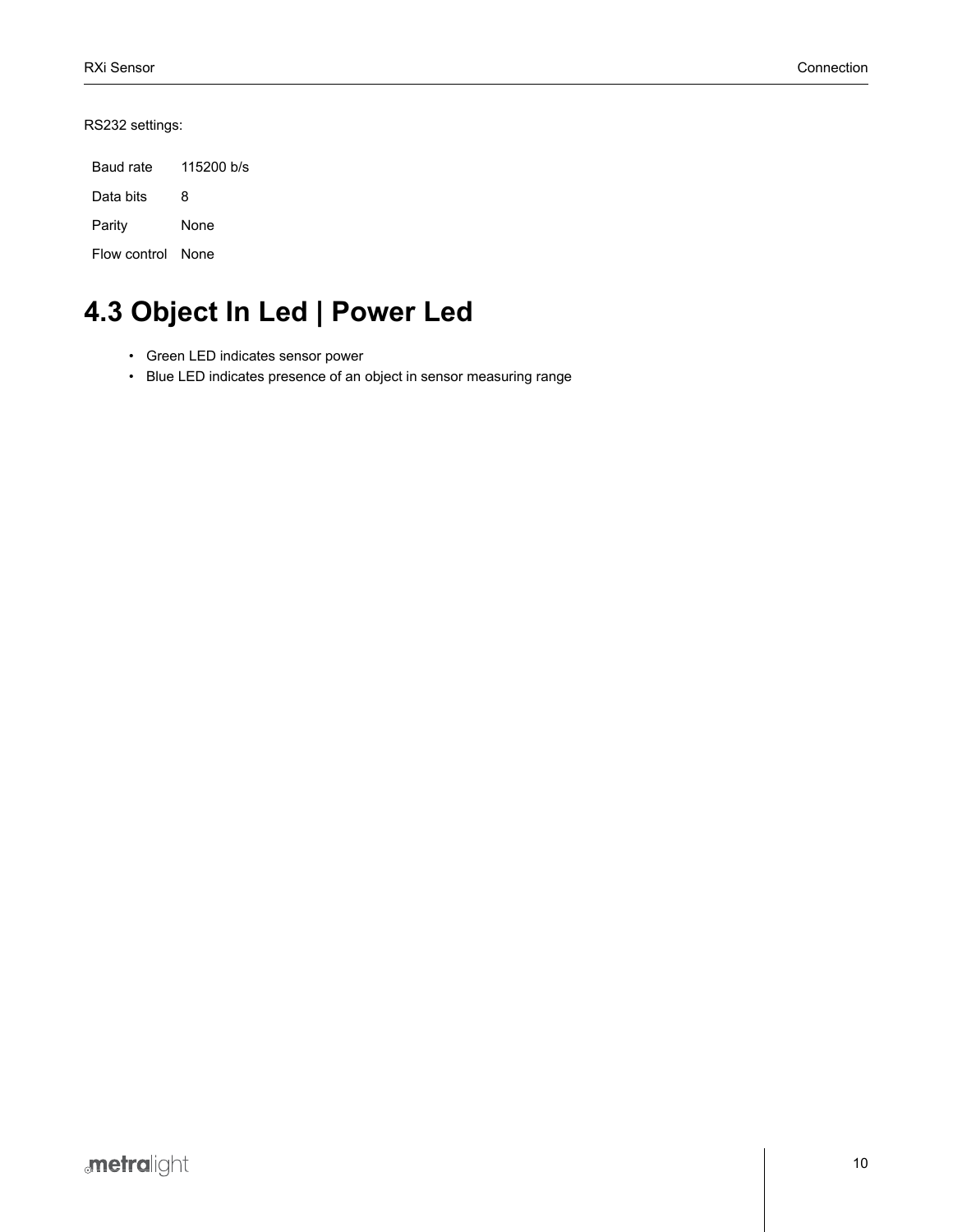## <span id="page-10-1"></span><span id="page-10-0"></span>**5. Measuring modes**



*Image 9: Edge 1 measuring mode*

<span id="page-10-2"></span>

*Image 10: Edge 2 measuring mode*

<span id="page-10-3"></span>

*Image 11: Diameter measuring mode*

<span id="page-10-4"></span>

*Image 12: Center measuring mode*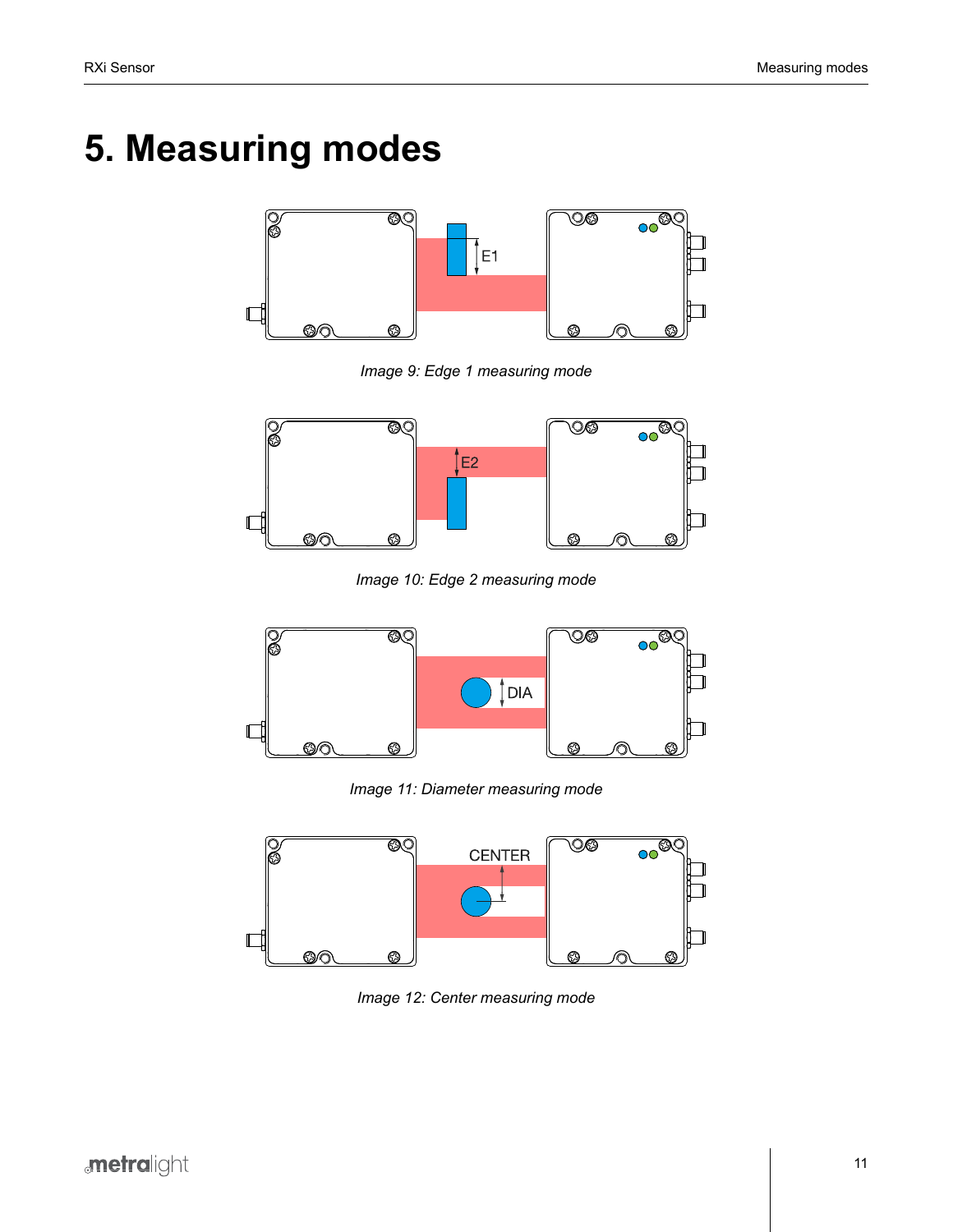<span id="page-11-0"></span>

*Image 13: GAP measuring mode*

<span id="page-11-1"></span>

*Image 14: SOLID measuring mode*

<span id="page-11-2"></span>

*Image 15: Multiple objects E1,E2,DIA,CENTER measuring modes*

<span id="page-11-3"></span>

*Image 16: CUSTOM measuring mode (e.g. IC PINS bent detect)*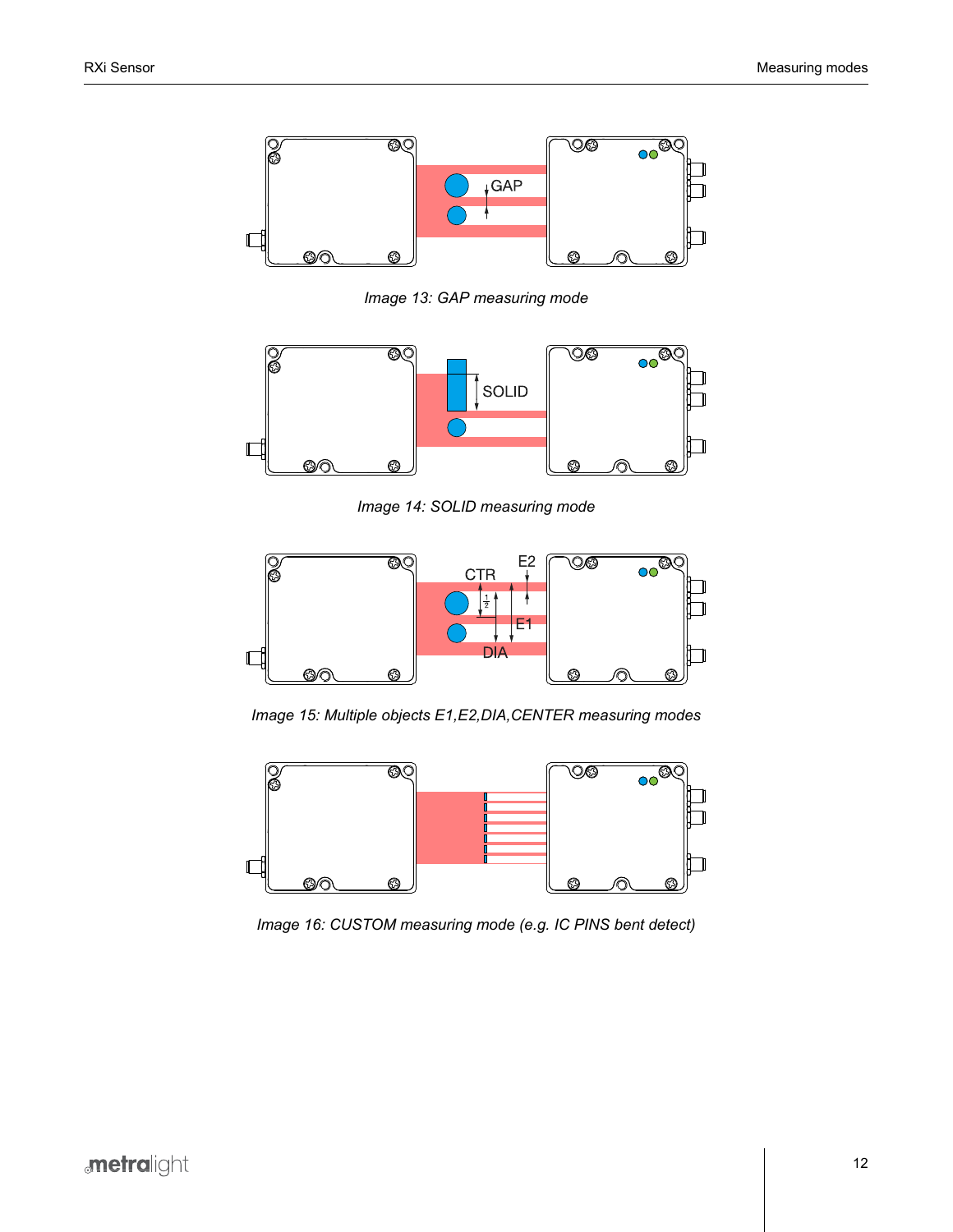## <span id="page-12-0"></span>**6. Communication**

Communication between sensor and the host (PC, PLC) is in binary format.

## <span id="page-12-1"></span>**6.1 DATA command 0x10**

Host send: 0x10

Sensor data response (3 bytes). See chapter [Data format](#page-13-3) (page 14) for more details.

### <span id="page-12-2"></span>**6.2 Multiple DATA command 0x11 to 0x1F**

Host send: 0x1X where X specifies amount of requested data.

<span id="page-12-3"></span>Sensor responses with 2<sup>x</sup> × consecutive data responses. See chapter <u>[Data format](#page-13-3) (page 14)</u> for more details.

| <b>Multiple DATA command variations</b> |                |                 |                 |
|-----------------------------------------|----------------|-----------------|-----------------|
| <b>Command</b><br>Data returned         |                | Response length | Approx. time(s) |
| 0x11                                    | $\overline{2}$ | 6               | 0.001           |
| 0x12                                    | 4              | 12              | 0.002           |
| 0x13                                    | 8              | 24              | 0.003           |
| 0x14                                    | 16             | 48              | 0.006           |
| 0x15                                    | 32             | 96              | 0.013           |
| 0x16                                    | 64             | 192             | 0.025           |
| 0x17                                    | 128            | 384             | 0.05            |
| 0x18                                    | 256            | 768             | 0.1             |
| 0x19                                    | 512            | 1536            | 0.2             |
| 0x1A                                    | 1024           | 3072            | 0.4             |
| 0x1B                                    | 2048           | 6144            | 0.8             |
| 0x1C                                    | 4096           | 12288           | 1.6             |
| 0x1D                                    | 8192           | 24576           | 3.2             |
| 0x1E                                    | 16384          | 49152           | 6.4             |
| 0x1F                                    | 32768          | 98304           | 12.8            |

*Table 2: Multiple DATA command variations*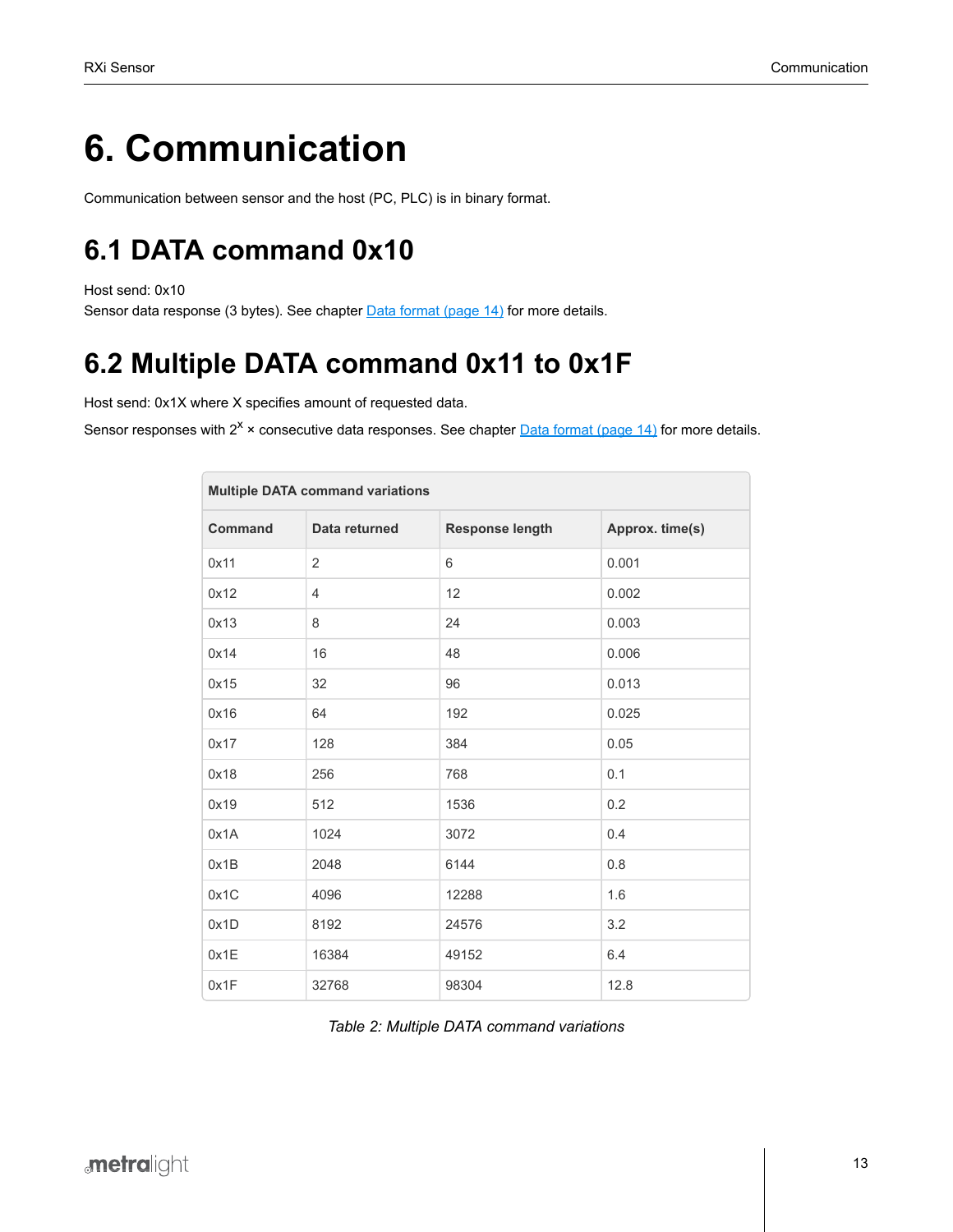#### <span id="page-13-0"></span>**6.3 STREAM start command 0x20**

Host send: 0x20

Sensor starts sending 3 byte data response repeatedly until stream stop command is sent. See chapter [Data format](#page-13-3) (page 14) for more details.

### <span id="page-13-1"></span>**6.4 STREAM stop command 0x21**

Host send: 0x21

Sensor stops sending data. No response is sent.

## <span id="page-13-2"></span>**6.5 MODE command 0x3X**

<span id="page-13-4"></span>Host send: 0x2X where X contains mode number (see mode table) Sensor response: echo back sent byte

| <b>Measuring mode numbers</b> |                |                              |                      |
|-------------------------------|----------------|------------------------------|----------------------|
| <b>Mode</b>                   | <b>Number</b>  | <b>Binary representation</b> | <b>Command usage</b> |
| Edge 1                        | $\mathbf{0}$   | 000 <sub>b</sub>             | 0x30                 |
| Edge 2                        | 1              | 001b                         | 0x31                 |
| Dia                           | $\overline{2}$ | 010b                         | 0x32                 |
| Gap                           | 3              | 011b                         | 0x33                 |
| Center                        | $\overline{4}$ | 100 <sub>b</sub>             | 0x34                 |
| Solid edge                    | 5              | 101 <sub>b</sub>             | 0x35                 |
| Custom                        | 6              | 110b                         | 0x36                 |
| Custom                        | 7              | 110b                         | 0x37                 |

*Table 3: Measuring mode numbers*

## <span id="page-13-3"></span>**6.6 Data format**

Single data response is 3 bytes long: <high\_data\_byte> <low\_data\_byte> <aux\_byte> Measuring result = high\_data\_byte \* 255 + low\_data\_byte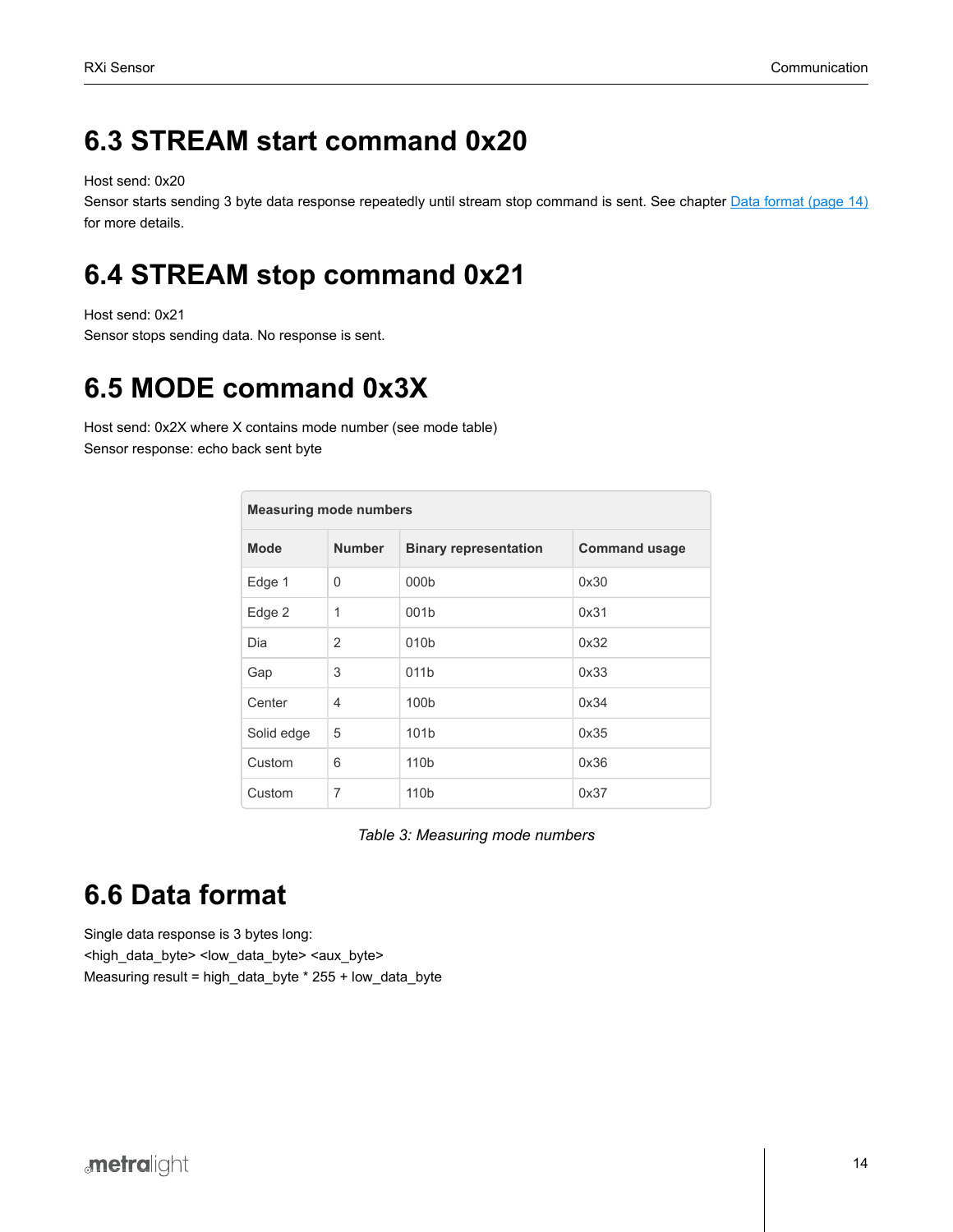<span id="page-14-0"></span>

| <b>AUX BYTE format</b> |                 |                                                                    |
|------------------------|-----------------|--------------------------------------------------------------------|
| Bit #                  | <b>Bit name</b> | <b>Description</b>                                                 |
| 7 (MSB)                | OBJ IN          | Object detected in measurement range                               |
| 6                      | $\Omega$        | unused                                                             |
| 5                      | AVER VALID      | Average not valid (if 0 then data average valid)                   |
| $\overline{4}$         | 0               | unused                                                             |
| 3                      | $\Omega$        | unused                                                             |
| 20                     | <b>MODES</b>    | Measuring mode number, see table Measuring modes numbers (page 14) |

*Table 4: AUX\_BYTE format*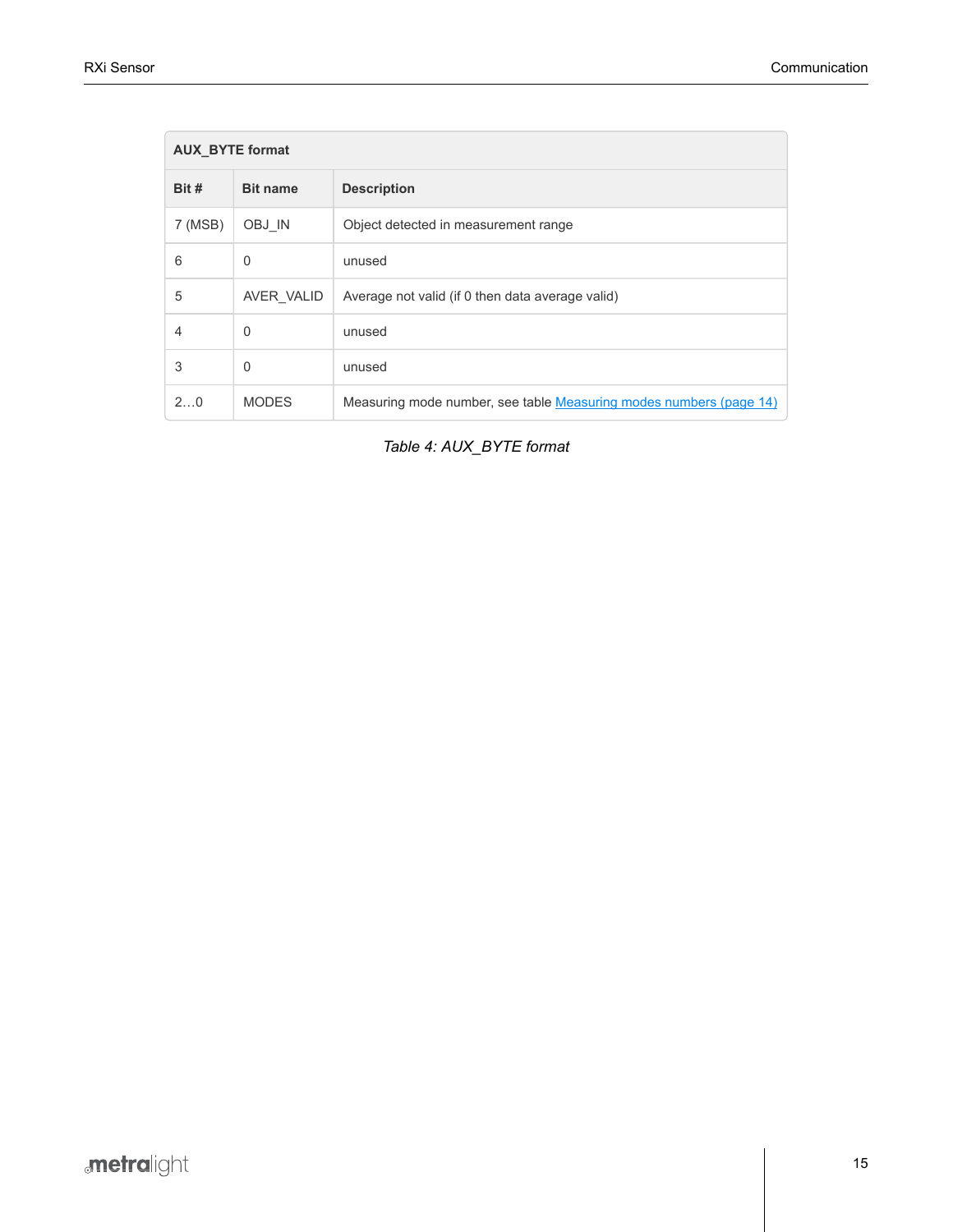## <span id="page-15-0"></span>**7. Installation notes**

- USE APPROPRIATE MOUNTING SCREWS (SEE MECHANICAL DRAWING)
- <span id="page-15-1"></span>• AVOID DIRECT SUNLIGHT! AND OTHER LIGHT SOURCES WITH WAVELENGTH NEAR 670nm



*Image 17: Bandpass filter used in RXi receiver*

- ALWAYS KEEP OPTICAL WINDOWS CLEAN, FREE FROM DUST AND FINGERPRINTS , AVOID SCRATCHES ON THE OPTICAL WINDOWS
- APPLY CORRECT VOLTAGE SEE ELECTRICAL SPECIFICATION